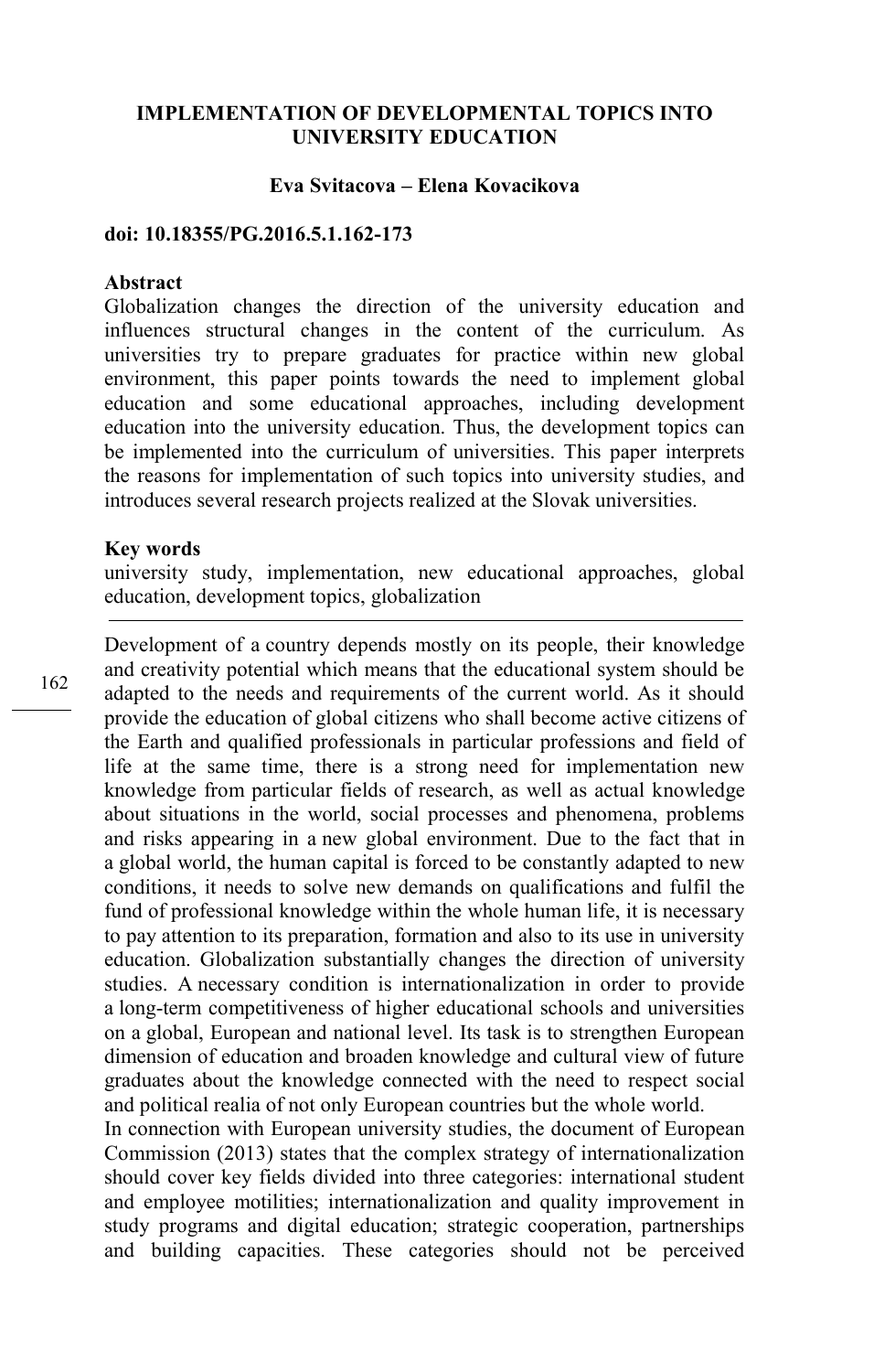separately however, as integrated parts of the complex strategy. Slovak universities also pay attention to the quality improvement of study programs by the means of internationalization as they realize the need to be flexible due to the new requirements of the new global environment in order to be more competitive. Their task is to compete with other universities in an open European space in a way that they strive to improve quality of graduated as for example with creating appropriate content of particular study programs.

Each strategy of internationalization should prove the basic values of European culture (protection of human rights, cultural heritage of societies, support of social coherence) and the development of cooperation with developing countries which should be based on innovative models of partnership strengthening the cooperation North-South and South-South (European Commission, 2013).

J. Benyak et al. (2014) state that due to this strategy, it is necessary to develop such study programs at Slovak universities as well. More intensive internationalization of economic life influences changes in the structure and content of educational system in particular countries. Economic globalization has different influences in education and also in curriculum.

V. Mezricky (2011) assumes that on a tertiary level of education it is necessary to implement not only the most current research findings from a particular filed, but also development topics due to which the students get an overview on global situations, social inequalities, risks and global problems. The impulse for implementation of developmental topics into education is undoubtedly the process of globalization which represents the global integration of political, economic and cultural processes. J. Benyak et al. (2014) also assume the globalization to be an essential term nowadays discussed in a field of comparative pedagogy.

P. Ondrejkovic (2011) comments that higher educational schools and universities should focus on development of study plans in a way that through educational process students will acquire such knowledge, skills and altitudes which help them realize their future practice in any part of the world. Education changes not only qualification potential of a person but it also forms and cultivates the human personality, their overall cultural level. The human capital bears universal human skills, helping to make statements, eliminate or limit the risks and negative phenomena in every field of a human activity. Due to implementation of development topics into university education, the social capital of the graduates acquiring competences is formed. Thus, they easily integrate into the society, realize their practice in any part of the world.

# **Requirements for university study in a new global environment and new educational approaches**

Actual demands of current employers in the world apparently do not cover only professional skills and competences of specific character but most of them take for granted that their employees can adapt to any conditions in a new global economic and social environment and there with any problems

Slavonic Pedagogical Studies Journal, ISSN 1339-8660, Volume 5 Issue 1, February 2016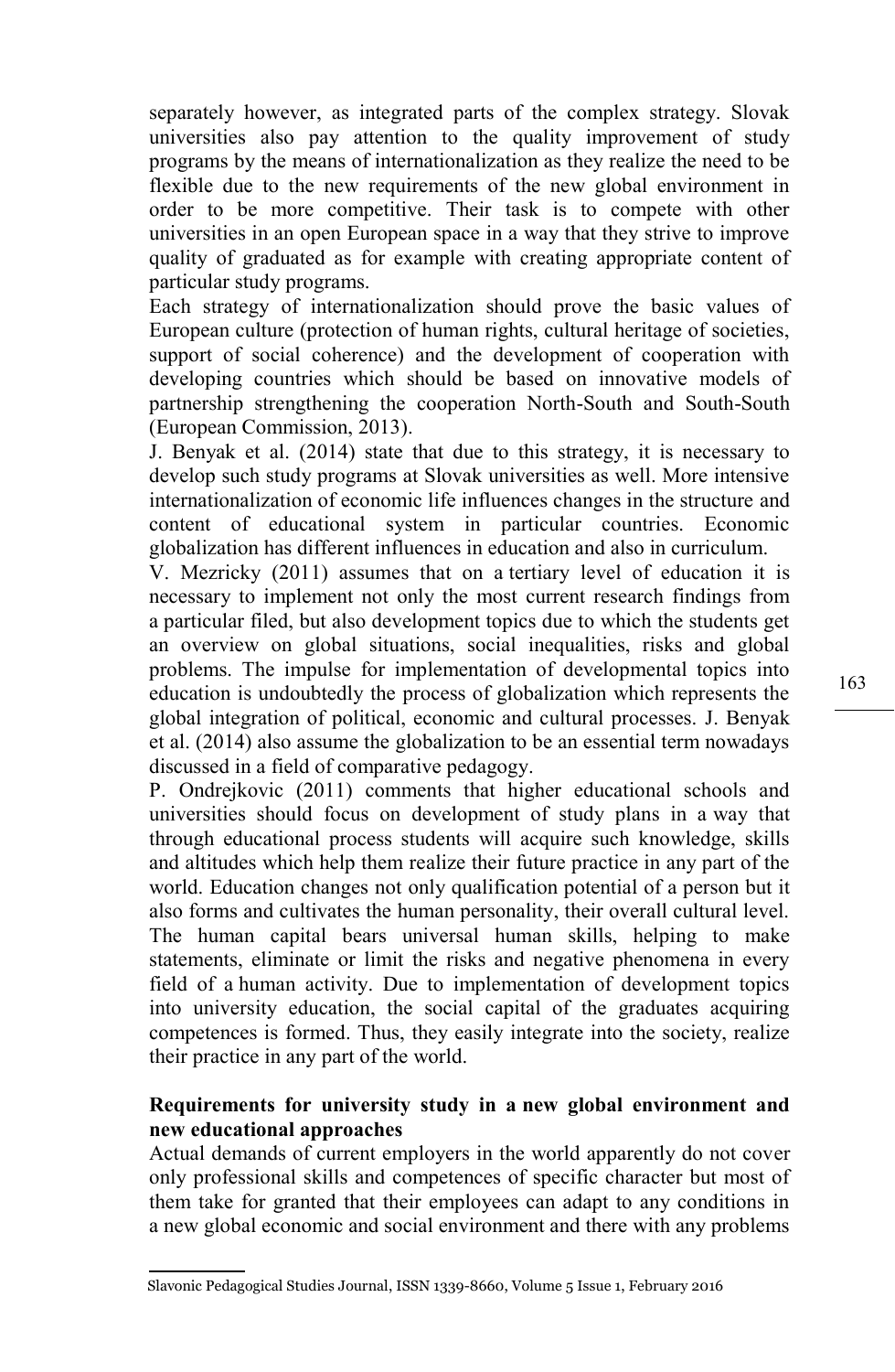they are able to realize their tasks. Human capital is constantly in a new global environment, it is constantly forced to adapt to new conditions, succeed in new demands for their further qualification, etc. Due to this fact it is extremely important to pay attention to its preparation and formation. Education altogether with innovation, science and technologies, entrepreneurships are considered to be real engines and key priorities of competitiveness. The competitive development of global economy depends on educational system to the great amount, as well as on human quality of life in particular countries. Education at universities should participate in development of a human qualification potential and besides that also on formation and cultivation of a human personality, the cultural level, based on which the people are able to be implemented into different social institutions in the world and follow demanding tasks. The education can enable integration to the society and help gaining for example better working places, higher income, higher social status, etc.

New global environment represents qualitatively a new level of economic life internationalization and it connects with new demands on human capital. We cannot doubt the possibilities which have been brought by this new environment, but also the problems and risks piling there, too. Regarding the fact that it is necessary to prevent negative phenomena and effects on human lives in the world, and also on the nature, the young generation becomes the hope. And it is necessary to prepare this generation for the life in a globalizing world. That is an attempt of the educational institutions at all the levels. Higher secondary schools and universities realize their tasks and therefore they strive to prepare their graduates for their practice which might be realized not only in national organizations and institutions but also in the global economic structures, in different organization in the world. They are based on the fact that except of the knowledge and experience from the studies at home and abroad, essential language preparation, their graduates will need also the knowledge which will help them adapt in a new global economic and social environment and fulfil the demanding tasks. In the education process they pay their attention towards formation of social competences thanks to which the university graduates will be able to cope with several phenomena, changes in the current globalizing world and cooperate together with different subjects.

DeSeCo (Definition and Selection of Competencies) and majority o OECD countries implemented social competences among nine key competences, which represent abilities to create mutually prosperous and constructive relations with others and they are key ones for stimulation of cooperation. Social competences are undoubtedly important for university graduates, i.e. highly professional experts who will realize their practice in a new global environment. Thanks to them they are able to enter into the complex of the global problems and examine connections between their lives and people, places or problems around the world.

Different authors – teachers, psychologists and sociologists focus on development of social competences and they suggest several methods of their formation (training of social skills, a training of social competence, development of personal potential, etc. The above mentioned methods have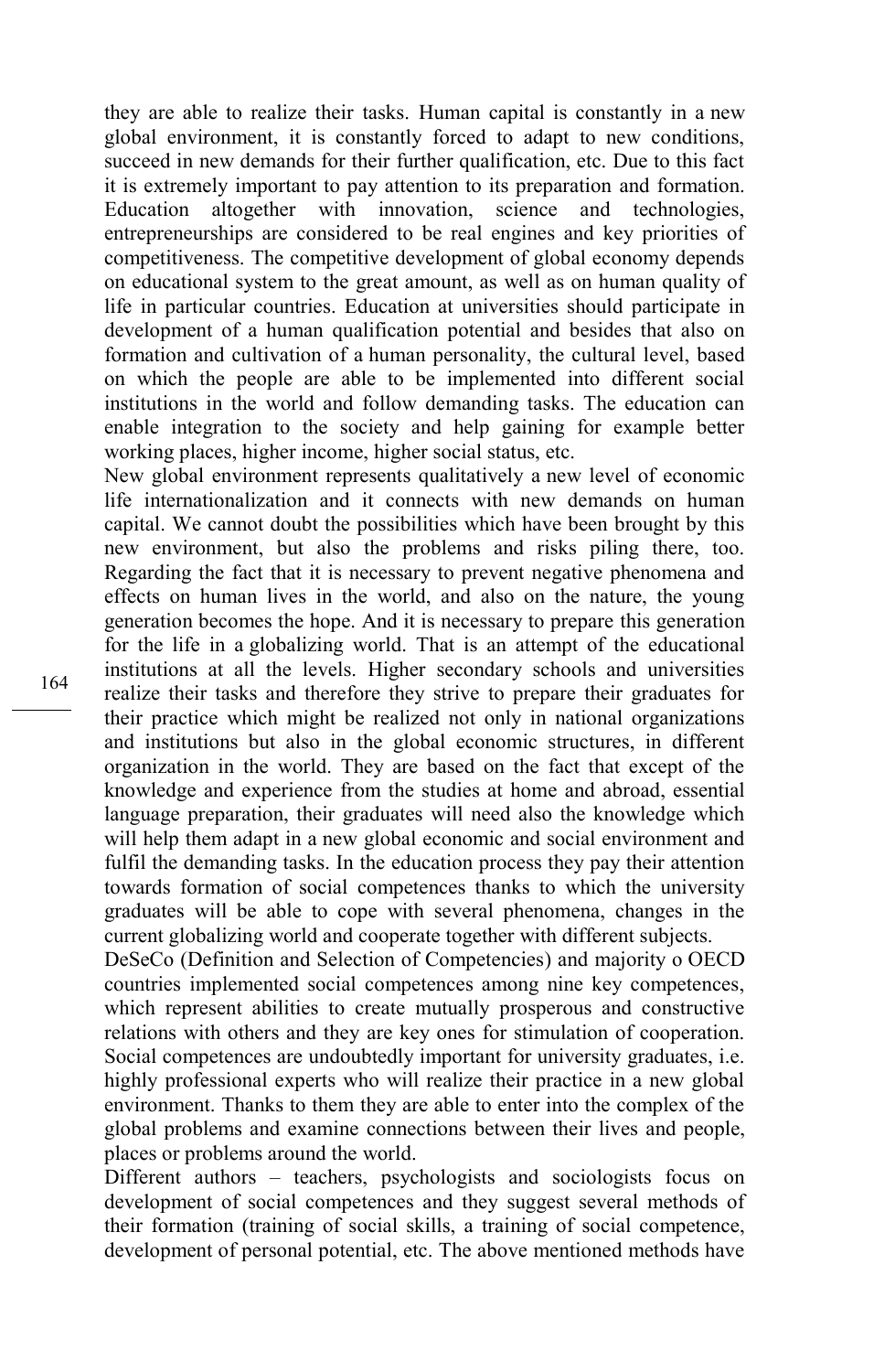been used mainly in primary and secondary education and some of them have started to be used also at universities, as for example within the global education.

Global education becomes an actual form of education in a modern society which helps forming social competences of pupils and learners at all levels of schools. Global education is considered to be the "progressively developing educational approach supporting comprehension and cooperation among people. It involves learning about problems and phenomena overcoming the borders of the countries which are of a global nature. These are mainly ecological, cultural, economic, political and technical problems. Global education emphasizes perspectives, needs and visions of perceiving and understanding problems from different points of views, cooperative learning, critical thinking and responsible action respecting intercultural, ethnical, national, regional, local, group and individual differences. The global education represents a new stream in education which has now a nature of a movement. It is mostly realized at secondary and higher secondary schools and in the form of practical activities, cross-curricular topics and complex projects."(Prucha, Walterova, Mares, 2008: 69).

[G. Pike](http://cs.wikipedia.org/w/index.php?title=Graham_Pike&action=edit&redlink=1) and [D. Selby](http://cs.wikipedia.org/w/index.php?title=David_Selby&action=edit&redlink=1) (1994) understand the global upbringing as a direction interconnecting reflections of global problems of the Earth (planetary consciences), pedocentrism (emphasis on a central status of a child in an educational process) and system theory (focus on relations among elements). "The aim of the global upbringing is generally a development of global knowledge of learners and their preparation for lives in the global world." (Svitacova et al, 2014: 70). Global upbringing is a philosophical framework and a practical way of education for the democratic society and sustainable future. Global education is its part which focuses on a global context in teaching and learning. Within the classification of the current directions of pedagogical thinking the global upbringing might be implemented in the group of social theories of education with the idea that transformation of schools has a broader social dimension and the main objective of education is a change, reconstruction of the society. Global education is a part of it which focuses on a global context in teaching and learning. *Maastrict Declaration of Global Education* was approved in 2002 and it has become an important document covering global education. This declaration published a definition of the global education issued by the North South Centre Council of Europe (NSC).

Global education is a process in which didactic aspects come first. From this point of view it focuses on mediating the educational content with the aim to develop knowledge from the field of the global problematics. "Through global education the increase of global topic awareness related to every individual towards the critical thinking within these topics and deeper comprehension of the fields and topics relating to the whole world." (National strategy for Global Education for 2012 – 2016: 1)

The National strategy explicitly states that the global education is perceived as a covering principle. Global development education is a part of it

Slavonic Pedagogical Studies Journal, ISSN 1339-8660, Volume 5 Issue 1, February 2016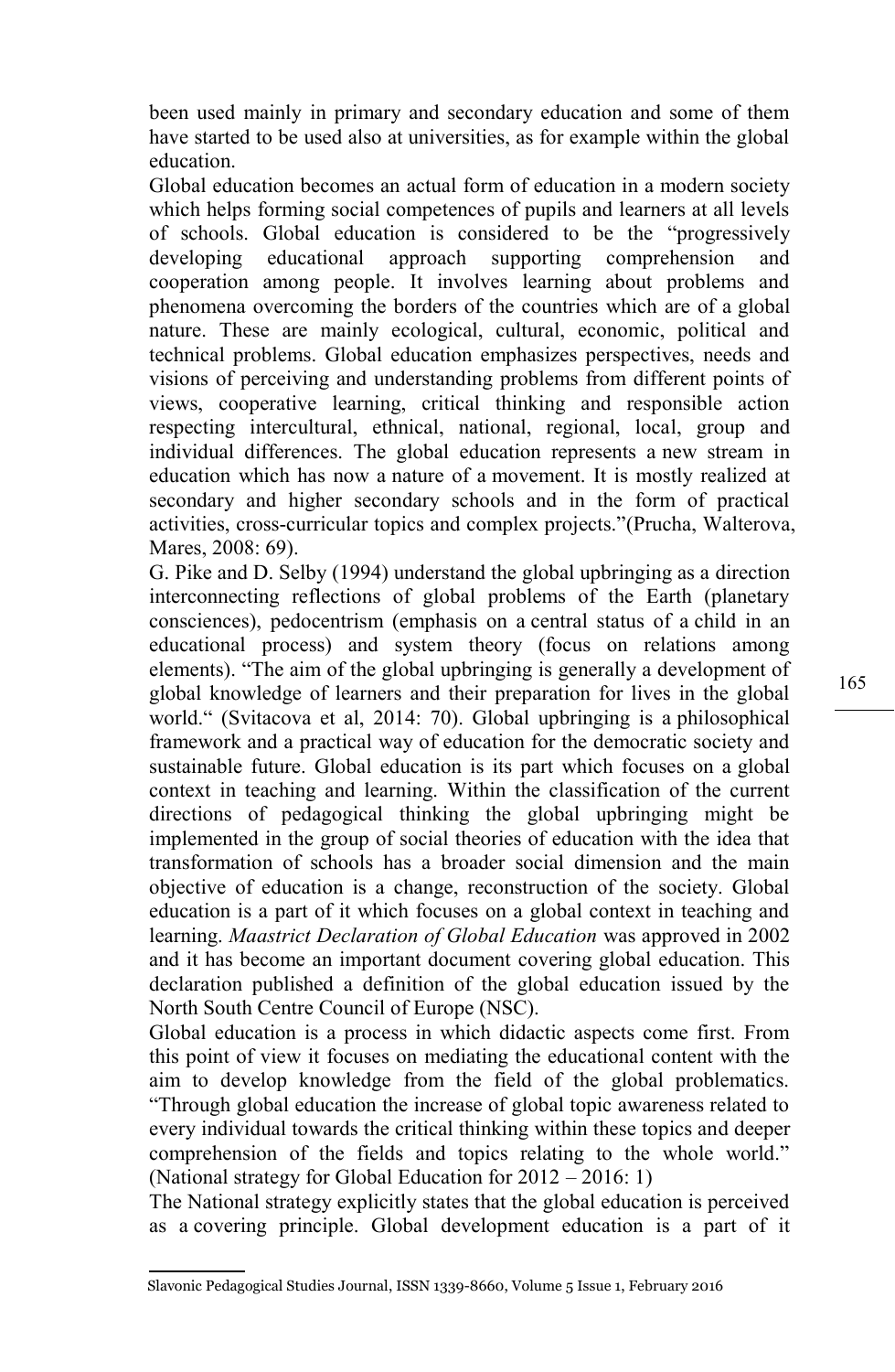(education on problems of third world countries and global poverty), environmental, multicultural, peace education as well as education towards the human rights under the global context (Ibid.)

Implementation of modern educational conceptions, based on actual trends in the society as well as from the modern knowledge of the pedagogical theory into the process of the university study are considered to be an effective instrument of the support of university quality. One of the modern educational approaches is also a development education or development studies. R. Malachovsky (2011) states that in case of non-pedagogical universities, the term development studies are suggested. The general aim of founding development studies in Slovakia is a preparation of future development workers, so-called practitioners, who are due to crosscurricular focus of such a study program, able to apply in political, economic and socially focused professions.

E. Taldikova (2011) states the above mentioned terms have been naturalized in the academic field in western countries. They put a stronger focus on problems of development support of developing countries rather than the terms like global education and global development education. For R. Malachovsky (2011) development education should develop skills enabling perceiving the world more attentively in which we live and it provides us with values leading towards cooperation and acquiring sustainable development in the world. E. Mistrik (2014:19) states that it is "education towards noticing global problems and responsibility for the global development of the human kind." J. Hips and P. Durisova (2006) introduce its aim as gradual implementation of global and European dimension into the process of upbringing and education. It focuses on the "clarification of connections between global happenings and developing countries and it represents an excellent and interesting addition to the content of various subjects or afterschool activities. Development education supports an active participation of all citizens in their global attempt to remove poverty and disadvantaging.

The aim of the global upbringing through the above mentioned approaches (global education, global development education or development education) is to strengthen the feeling of belonging towards the global society and adequate introduction of global challenges, but also problems, risks or threats in the world. At the same time, for J. Lysy (2007: 88) the aim is to lead citizens towards understanding that the world is interconnected by the systems of cultures and activities and local decisions influence it and vice versa, the local decisions are affected by the global problems.

One of the aims of global upbringing is to grow pupils and students to become global citizens. Future universities should be transnational and educate global citizens and they are expected to be interested in various questions and problems in the global space related to all citizens in the world. "Global citizenship thus represents an idea that human kind creates one big society which should be based on understanding, solidarity, cooperation and mutual support and we as global citizens shall be able to accept responsibility for the development and direction of this society" (Svitacova et al, 2014: 50). Education towards global citizenship is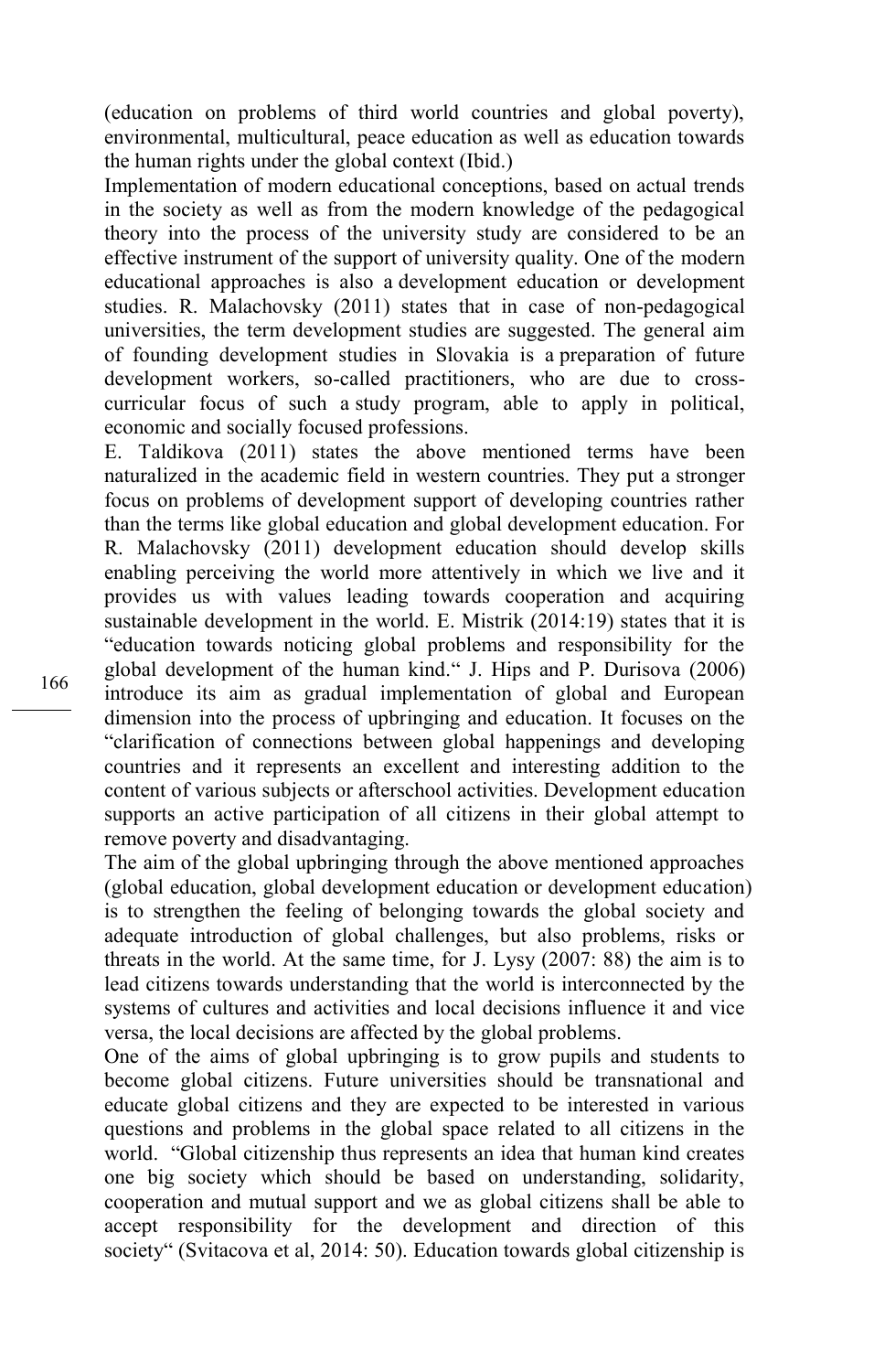equally important at universities. Its task is to provide students with knowledge, skills and approaches in order to understand the rights and obligations they have as global citizens. Thanks to this they should acquire a positive approach towards citizenship and become active and responsible members of the society not only on a national but also transnational – global level.

# **Development topics in university education**

Qualifications and Curriculum Authority (2010) introduce several reasons for implementation of development topics into university education. First of all, they reveal a global dimension which focuses on the research of such facts which connect us with the rest of the world. Mainly through education thus students are able to get to the complex of the global problems and search for connections between their own lives and other people, places or problems around the world. The global dimension touches developing but also developed countries. It helps students develop their images of different forms of their future as well as tasks they can take in a new fair and sustainable world.

Except the fact that development topics reveal the global dimension to students, they inform them about a situation in the world, help them realize their position in a globalizing world and also tasks they have as global citizens. It is possible to state also other reasons for implementation development topics into university education. They relate to the future practice of university graduates in a new global environment. We assume that will take mainly leading functions in which they will have to cope with cultural peculiarities and other problems not only in the organization but also in the wider environment. As for example, it is expected that by fulfilling professional and working tasks they will encounter global problems, risks and threats, but also they will have to make statements on different processes in the world such as migration, poverty, multiculturalism, terrorism, etc. Thanks to implementation of development topics into educational process at universities, students can gain valuable information on actual happenings, processes and situations in different parts of the world. Furthermore, it is assumed that they can realize their responsibility in their tasks in the society and at the same time, share responsibility for economic, political, social and cultural development of the world as for the sustainability of natural environment in a local and global level.

The National strategy for global education (2012-2016) deems students and academic employees to be one of the target groups of the global university education. Its main aim is "to provide the target groups with information enabling comprehension of social, environmental, economic and political processes in the world develop critical thinking and form global attitudes." (National Strategy for Global Education for 2012 – 2016: 7). Regarding this aim, university education shall cover also main topics of global education (globalization and mutual interconnection, global problems and

Slavonic Pedagogical Studies Journal, ISSN 1339-8660, Volume 5 Issue 1, February 2016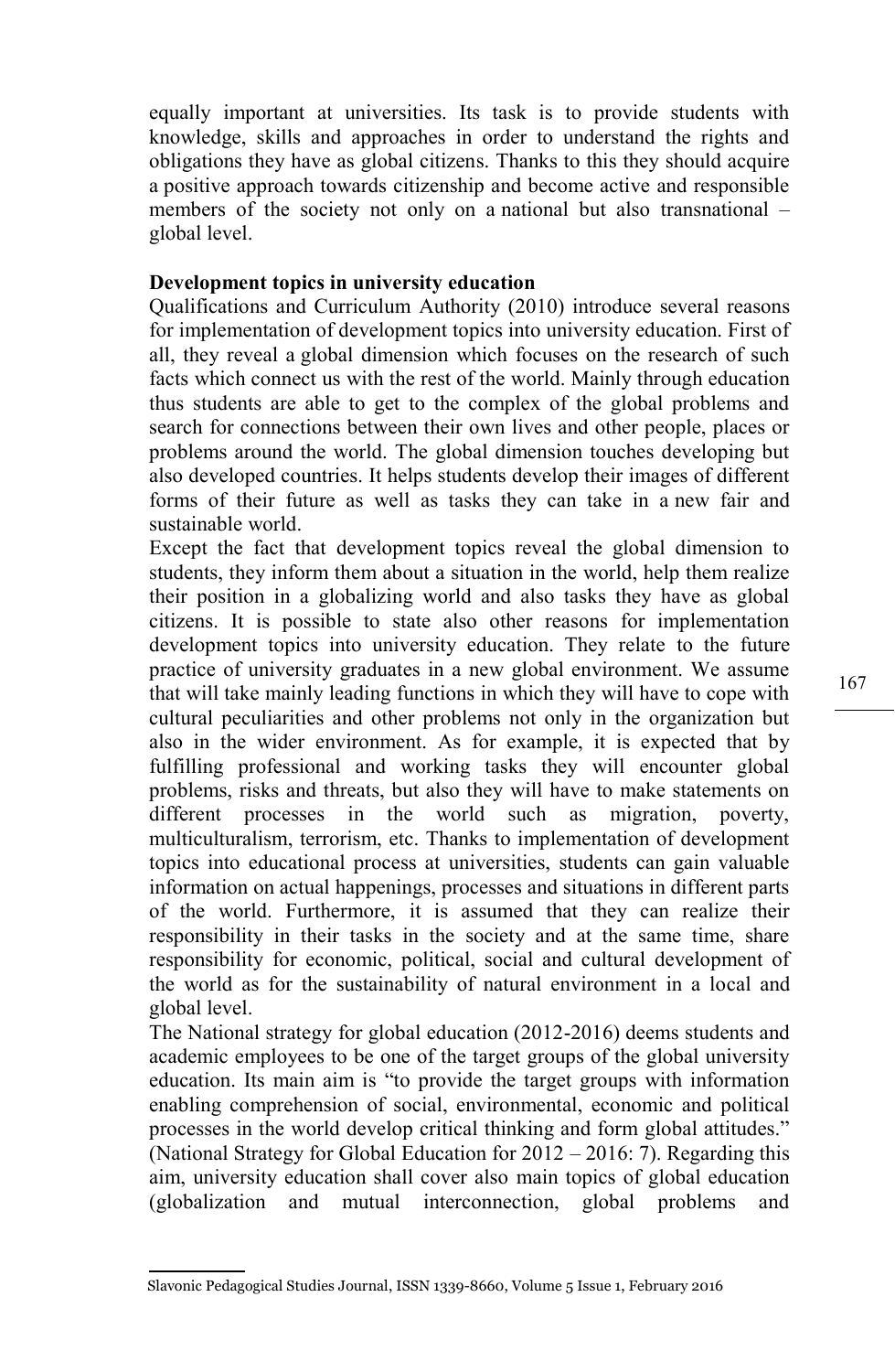development cooperation, multiculturalism, environment regarding the global aspects, and human rights.

Besides that, particular universities can implement further topics into their curriculum regarding the specialization and focus of particular faculties and universities (Implementation of development topics in curriculum is not mandatory. Development education is possible to be realized also by other forms). As for example, graduates of economic faculties and universities are expected to realize the complex nature of the current world, i.e. mutual interconnection of the nature, culture, technologies and economy as well as connection of particular regions as well as mutual interdependence of developed and developing countries, etc. Besides gaining professional knowledge from the field of economy, management and marketing, it is more than important to get more complex knowledge on situations in a new global environment, processes and phenomena, but also about problems occurring there.

In the research focusing on implementation of global development education in the education process at economic faculties (under KEGA No. 006SPU-4/2012), running in  $2012 - 2014$ , teachers from departments of social sciences from several economic faculties through their workshops pointed mainly at the fact that many students lack the ability to see the things in relations. Social phenomena and processes altogether with economic ones are perceived by them separately. However, these topic and problems covered by global development education are more or less implemented in all the subjects taught by these departments. Except of this fact, the study plans contain also other subjects/courses in which the global and development problematics are involved. Based on this fact, the workshop participants agreed with the need of systematic implementation of development topics into education at economic faculties and universities. Development topics should contribute and develop some knowledge which was acquired in the professional subjects. As for example, reveal the reversed side of economic globalization and point at some processes in the new global environment accompanying globalization and human lives. These are topics which can be implemented in the four main fields: political, social, economic, and environmental. These fields correspond with the main aim of the global education, structured by the National Strategy for Global Education for  $2012 - 2016$  which says that "the main aim is to provide the target groups with information enabling understanding the social, environmental, economic and political processes in the world, develop critical thinking and form the global attitudes in citizenship."

Partners of the project agreed that i tis appropriate to implement the following topics: *Origin and tendencies of globalization development*  (technical, economic, social factors and political connections of globalization), *effect of globalization on changes in the system of international relations.* Further on the topics: A*pplying human and social rights – significant condition of humane realization of the current globalization, Democracy and society* and last but not least, the topic of G*lobal citizenship.* The social field should be enriched with topics such as: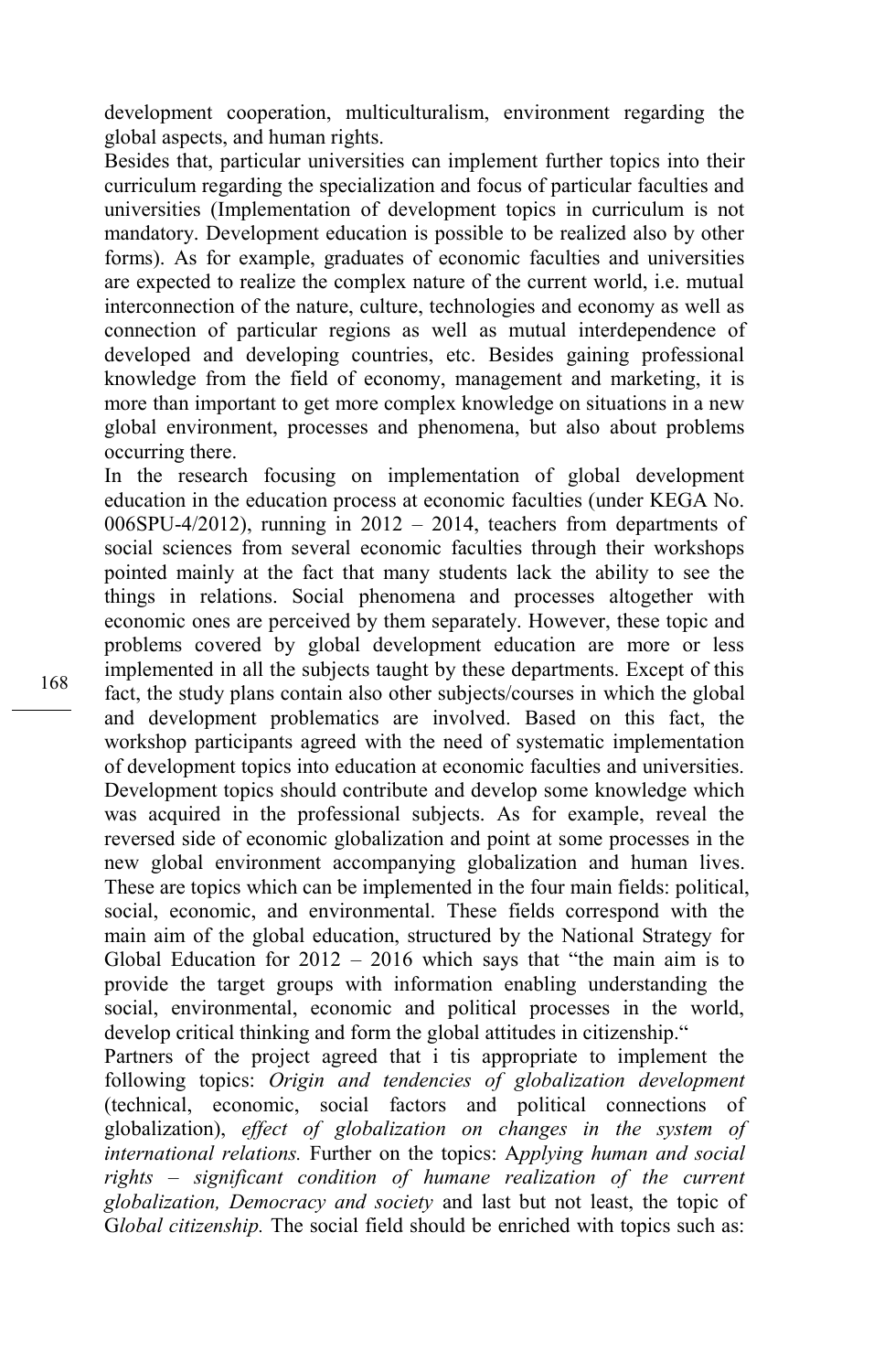*Multiculturalism, Cultural identity, Differences and intercultural communication, Migration, Population problems.*

Extremely important is an economic field where i tis appropriate to implement topics such as: *Social responsibility of entrepreneurship in a new global economic environment, Infrastructure and economic development in developed and developing countries of the world, etc.* 

Environmental problems are equally important for students of economic faculties and universities. As for illustration: G*lobal problems of environmental nature, Energetic problem, its performance and solutions; Global contributions of energetic use of biomass, Biogas stations in developing countries, Technics and technology in the era of globalization.* 

Several topics which should the global development education contain at economic faculties are implemented in the content of a new university textbook *Global development education for economists* which is primarily aimed for students of economic universities and faculties but also to economists in the practice..

Nowadays, other projects have been working on the implementation of the global development topics into the tertiary education and the project coordinators are the university teachers. As for example projects *Global education at the Faculty of Ecology and Environmental Sciences* and *Global Education in Connections* have been running at the Faculty of Ecology and Environmental Studies at the Technical University in Zvolen. The project of the Centre of the environmental study and ethical education Živica and Technical University in Zvolen was supported by the Slovak Aid within the call No SAMRS/2013/ - Development Education, the capacity building and co-financing of projects approved by the European Commission under the National Program of the Official Development Support of the Slovak Republic for 2013.

The main aim of the other project – *Global Education in connections* is to create conditions for implementation of development topics in the study programs at the university level. (Project CEEV Živica, approved within the grant of the Slovak Aid). In order to follow this aim, an international research was realized with 300 students of the Technical University which was carried out in cooperation with Professor Vanessa de Oliveira Andreotti from the University in British Columbia, Canada. The international methodology of research was applied on 20 foreign universities and the Technical University in Zvolen was the only one joining the research form all the middle and east Europe (Zaludko, 2015). In real, there was an innovation of 5 subjects in minimum at 3 faculties and one university program Management and Financing of forest enterprises at the Technical University in Zvolen. Into all of the above mentioned, the development topics were implemented.

Implementation of development topics into university education can be considered to be an important step towards labelling Slovak universities as "global universities." The proof of this is an initiative project: *Global university III: Implementation of development topics into the system of university education,* which is realized under the SlovakAid scheme in

Slavonic Pedagogical Studies Journal, ISSN 1339-8660, Volume 5 Issue 1, February 2016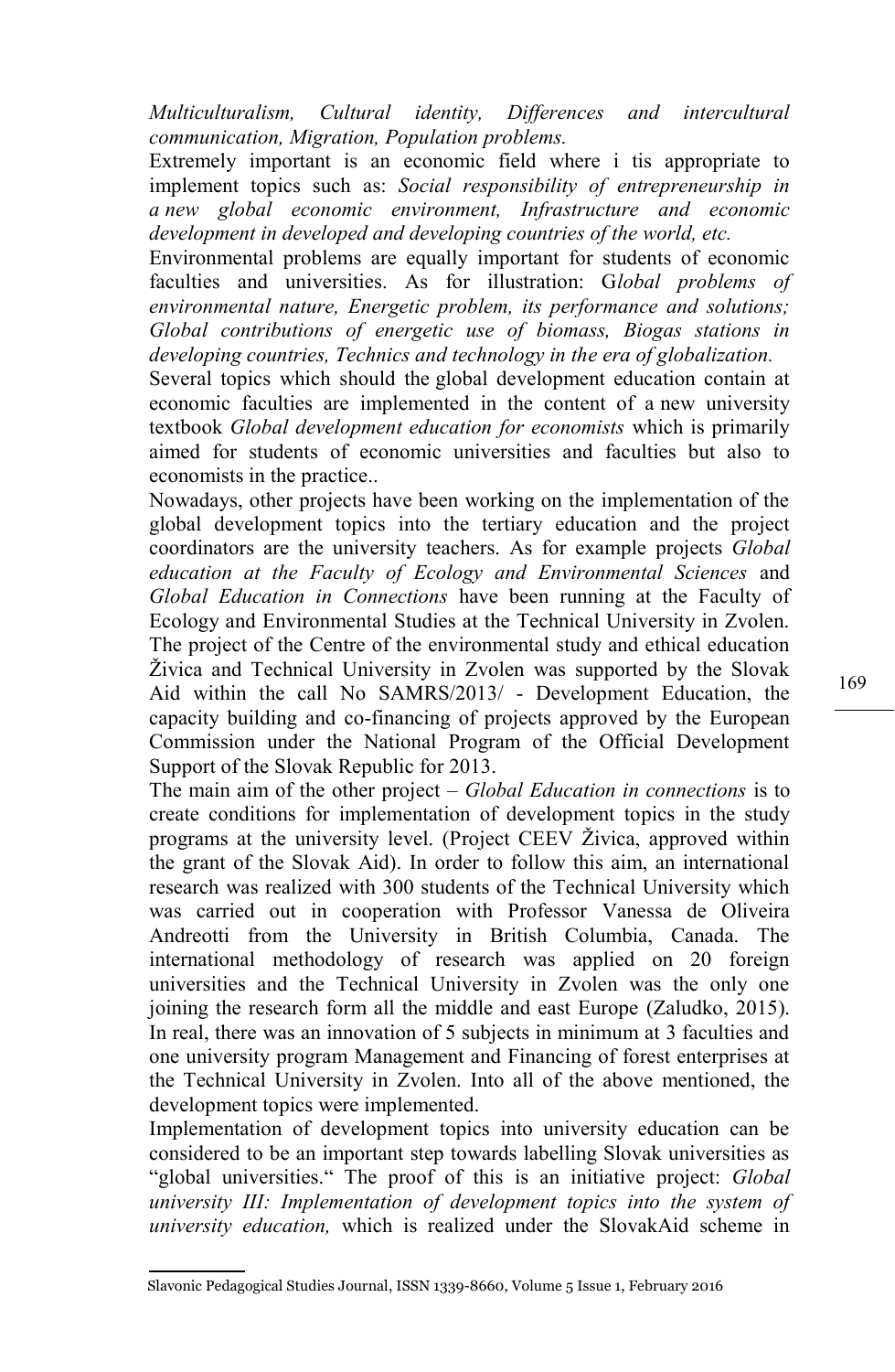which the Pontis Foundation is a coordinator. The main objective of the project is to create conditions for implementation of development topics into study programs at non-philological universities. The specific aims of this project focus on the support of development education at the Slovak University of Agriculture in Nitra and at the Faculty of Art at the Comenius University in Bratislava (the Department of ethnology and music studies) and for preparation of professional capacities for further institutionalization of development studies at Slovak university of agriculture in Nitra. Last but not least, the aim of the project is to rise more active interest of students about the topics in development education.

Four educational programs of life-long education were developed which focus on development topics (Sustainable agriculture in rural development, International Relations and Globalizations, International business, Regional Development and Marketing (for more information see the project and events at the Slovak University of Agriculture in Nitra). Under auspices of the Life-long learning education Office coordinated by the Rector´s office of the Slovak University of Agriculture a piloting course *Development education* for students of Master and PhD programs, consisting of four accredited programs. Its realization was carried out in four parts involving actual development topics. After finishing the piloting course the graduates were given the Certificates on Attendance in Accredited Educational Lifelong Learning Programs. Educational materials and university textbook – Development Education were developed for students' support as well as *Topics and methods II* for the purposes of further education of development education at the Slovak University of Agriculture and the Faculty of Arts at the Comenius University. We can thus state that both universities are provided with relevant literature about development studies. It can be assumed that these materials will serve as a base for further institutionalization of development education at the Slovak University of Agriculture in Nitra and via accreditation at the Ministry of Education of the Slovak Republic.

One of the project contribution are also new voluntary and guest lectures related to topics from development education for students of the universities joined to this research project. The guest lectures are realized by the teachers from the universities which are the partners of the project. Last but not least, some researchers have been provided with the possibility of stays at some professional institutions abroad, they gained professional experience and started deeper international cooperation. A long-term and main contribution of the project *Global University III: Implementation of development topics into the system of university education* is the fact that both the teachers and the students at the universities gained information from the field of development education, are more deeply engaged with the problematics and they are able to use the acquired knowledge in their practice.

### **Conclusion**

It is more than necessary to inform students about development topics and implement new educational approaches at different faculties and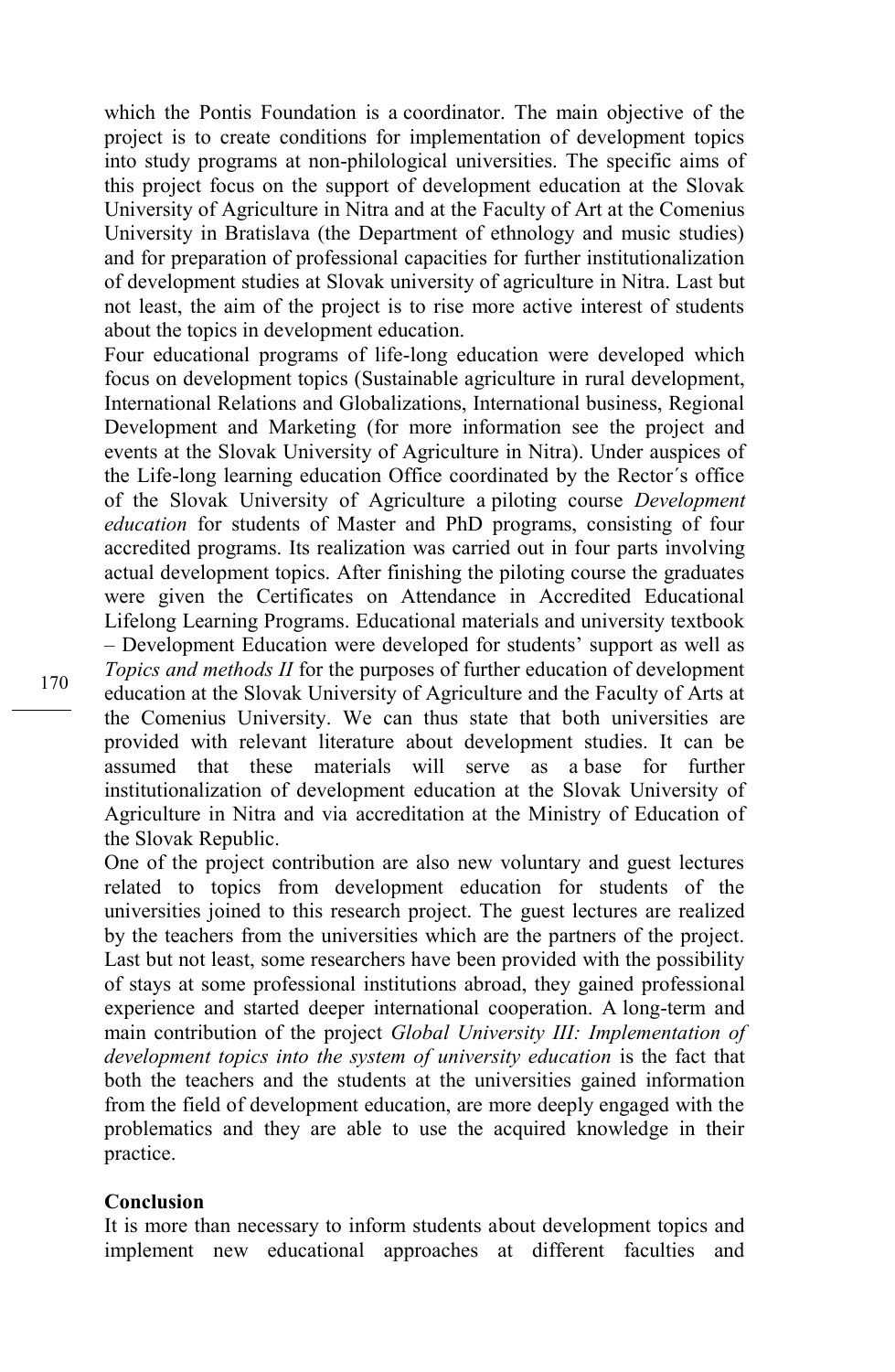universities in order to make university education of a higher quality. We can agree with the motto that "being educated in a current globalized world means to have an access to quality global education enabling improvements in understanding of globalizing aspects of the culture, economics, society as well as the political system – at different levels – local, regional, and global one" (Lysy, 2007: 6). As it is obvious from this paper in Slovakia nongovernmental organizations e.g. Pontis, Zivica have been engaged in this direction for a long time. However, schools and schooling institutions as well as Slovak universities are one of the key actors of the National strategy for the global education for 2012 – 2016. Their task is to provide the students more deeply with understanding particularities and inequalities in the world. They should be able to reveal of their reasons and find solutions for many other problems which are piled in today´s world. Regarding their specializations they should pay attention to particular topics, update them, add necessary information and interpret them accordingly. Moreover, applicable forms for their implementation into educational process should be found. Thanks to implementation of development topics into university education also goes hand in hand formation of professional profile of university graduates who are then able to find vacancies in different institutions and organisations in a new global environment. Implementation of development topics into educational process at Slovak universities thus becomes an effective way of increasing their competitiveness in the world.

# **Bibliographic references**

BENYAK, J. – KOVEROVA, E. – VRANAIOVA, K. 2014. Vybrane atributy komparativnej pedagogiky ako vedneho odboru. In Pedagogika, vol. 5, n. 3, pp. 193-218.

EUROPSKA KOMISIA. 2013. Oznamenie komisie europskeho parlamentu, Rade, Europskemu hospodarskemu a socialnemu vyboru a vyboru regionov. Europske vysokoskolske vzdelavanie vo svete. Brusel.

HIPS, J. – DURISOVA, P. 2006. Svet je len jeden: prirucka globalneho rozvojoveho vzdelavania*.* Zilina: CEEV ZIVICA. ISBN 80-968989-5-7.

IMPLEMENTÁCIA globalneho rozvojoveho vzdelavania do edukacneho procesu na ekonomickych fakultach. Projekt c.006SPU-4/2012 Portal VS.sk Available online: https://www.portalvs.sk/ sk/prehladprojektov/kega/6713

LYSY, J., ed. 2007. Globalne rozvojove vzdelavanie. Bratislava: ALBUM. ISBN 978-80-968667-7-9.

MALACHOVSKY. R. 2010. Globalne rozvojove vzdelavanie na Slovensku. In Newaletter o rozvojovej pomoci. c.1 Nadacia Pontis. Available online:

[http://fzasp.truni.sk/sites/default/files/dokumenty/Newsletter\\_1\\_2011\\_Ponti](http://fzasp.truni.sk/sites/default/files/dokumenty/Newsletter_1_2011_Pontis.pdf) [s.pdf](http://fzasp.truni.sk/sites/default/files/dokumenty/Newsletter_1_2011_Pontis.pdf)

MEZRICKY, V. 2011. Perspektivy globalizace. Prague: Portal 2011. ISBN 978-80-7367-846-3, p. 12

Slavonic Pedagogical Studies Journal, ISSN 1339-8660, Volume 5 Issue 1, February 2016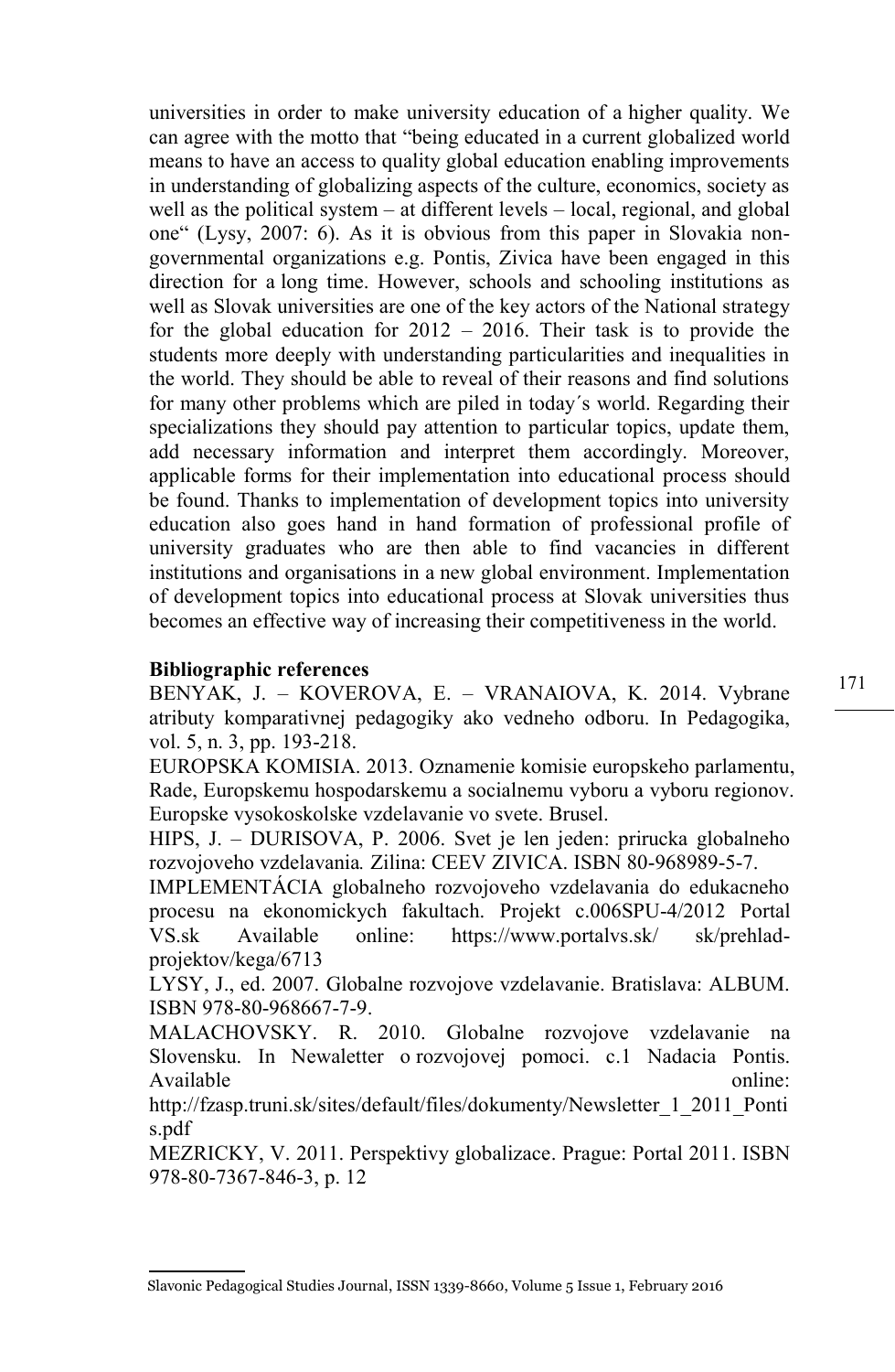MISTRIK, E. 2014. Zmysel a moznosti rozvojoveho vzdelavania. In Rozvojove vzdelavanie. Temy a metody. 2. vyd. Bratislava: Pontis. pp. 6- 34. ISBN 978-80-971310-2-9.

ONDREJKOVIC, P. 2011. Socialny a kulturny kapital ako socialne hodnoty, normy a ciele vo vychove a vzdelavani. In Pedagogika, vol. 2, n. 4, p. 228-244.

PIKE, G. – SELBY, D. 1994. Globalni vychova. Praha: Grada. 322 s[. ISBN](http://cs.wikipedia.org/wiki/Speci%C3%A1ln%C3%AD:Zdroje_knih/8085623986)  [80-85623-98-6.](http://cs.wikipedia.org/wiki/Speci%C3%A1ln%C3%AD:Zdroje_knih/8085623986)

NARODNA STRATEGIA PRE GLOBALNE VZDELAVANIE NA OBDOBIE ROKOV 2012 2016. 11 p. [cit. 2016-01-20]. Available online: [https://www.mzv.sk/documents/10182/68590/130325\\_Narodna\\_stretegia\\_g](https://www.mzv.sk/documents/10182/68590/130325_Narodna_stretegia_globalne_vzdelavanie_2012_2016.pdf/d01b5991-b713-4446-a679-d32668fba343) [lobalne\\_vzdelavanie\\_2012\\_2016.pdf/d01b5991-b713-4446-a679](https://www.mzv.sk/documents/10182/68590/130325_Narodna_stretegia_globalne_vzdelavanie_2012_2016.pdf/d01b5991-b713-4446-a679-d32668fba343) [d32668fba343](https://www.mzv.sk/documents/10182/68590/130325_Narodna_stretegia_globalne_vzdelavanie_2012_2016.pdf/d01b5991-b713-4446-a679-d32668fba343)

PROJECTS AND EVENTS. Slovenska polnohospodarska univerzita v Nitre. [online] Availabe at: [www.uniag.sk/sk/projekty-a-podujatia/](http://www.uniag.sk/sk/projekty-a-podujatia/)

PRUCHA, J. – WALTEROVA, E. – MARES, J. 2008. Pedagogicky slovnik. Prague: Portal. ISBN 978-80-7367-416-8.

SVITACOVA, E. a kol. 2014. Globalne rozvojove vzdelavanie pre ekonomov**.** Nitra: SPU. ISBN 978-80-552-1234-0.

SIKULA, M. 2007. Utvaranie znalostnej ekonomiky a spolocnosti ako zakladny determinant pristupu k vízii a strategii rozvoja slovenskej spolocnosti. In *Pracovny o*dborny seminar Vizie a strategie rozvoja slovenskej spolocnosti. Bratislava: Institut ASA, 24. May 2007, [cit. 2015- 12-28]. Available online: http:/[/www.inst-asa.sk/userfiles/file/Sikula.doc](http://www.inst-asa.sk/userfiles/file/Sikula.doc)

TALDIKOVA, E. 2011. *Globálne (rozvojové) vzdelávanie na Slovensku – doterajší vývoja perspektívy*. Bratislava. [cit. 2015-12-27]. Available online: [http://www.gerc-](http://www.gerc-et.info/media/uploads/gerc_net_info/analysis_of_ge_slovakia.pdf)

[et.info/media/uploads/gerc\\_net\\_info/analysis\\_of\\_ge\\_slovakia.pdf>](http://www.gerc-et.info/media/uploads/gerc_net_info/analysis_of_ge_slovakia.pdf).

QUALIFICATIONS AND CURRICULUM AUTHORITY. 2010. *The global dimension in action : a curriculum planning guide for schools*. London: QCA, 48 p. [cit. 2016-01-27]. ISBN 1-84721-582-3. Available online: https://www.gov.uk/ government/organisations/qualifications-andcurriculum-authority

ZAGORSEKOVA, M. 2012. Vplyv medzikulturnych vztahov na transformaciu socialneho a kulturneho kapitalu. In *Aktualne otazky svetovej ekonomiky a politiky*. Bratislava: EKONOM, pp. 543-546. ISBN 978-80- 225-3559-5.

ZHAO, Y. Preparing Globally Competent Teachers: A New Imperative for Teacher Education. In *Journal of Teacher Education,* vol. 61, n. 5, pp. 422- 431.ISSN 1552- 7816 doi[: http://dx.doi.org/10.1177/0022487110375802.](http://dx.doi.org/10.1177/0022487110375802)

ZALUDKO, J. 2015. Globálne vzdelávanie v súvislostiach. 23. februára 2015 Available online: [http://err2015.zifer.sk/globalne-vzdelavanie-v](http://err2015.zifer.sk/globalne-vzdelavanie-v-suvislostiach/)[suvislostiach/](http://err2015.zifer.sk/globalne-vzdelavanie-v-suvislostiach/)

## **Acknowledgement**

*The paper was written under the project Global University III: Implementation of development topics in the system of university education. No. SAMRS/2014/RV/01/06.*